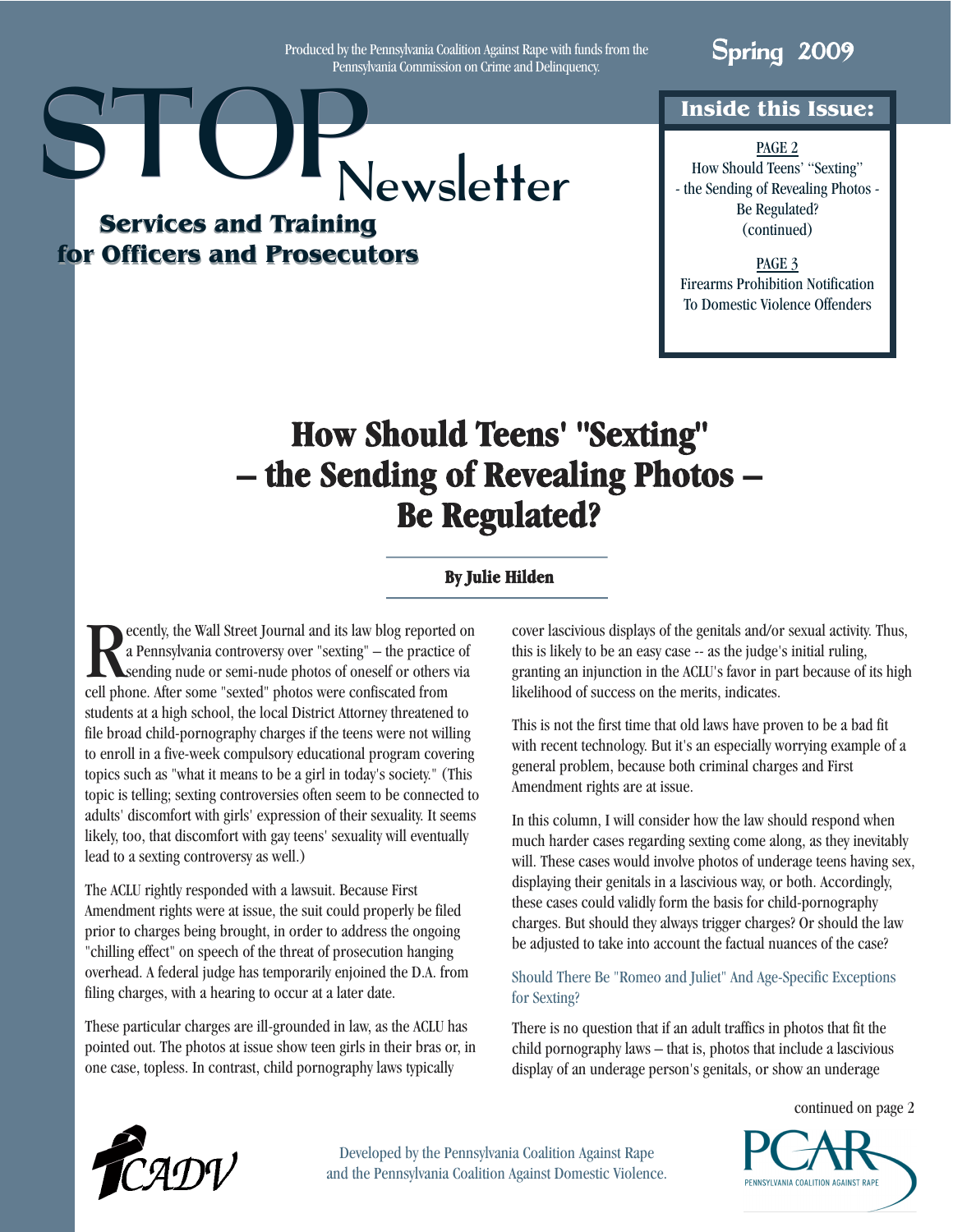## **How Should Teens' "Sexting" – the Sending of Revealing Photos – Be Regulated?**

person having sex -- it is a very serious crime, as well as despicable behavior. Indeed, the Supreme Court recently issued an opinion allowing the prosecution of even those traffickers who offer virtual child pornography (involving no real children) but believe it is real

But what if teenagers take the photographs and do the trafficking, and the subjects and recipients of the photos are exclusively the teenagers themselves? Should the crime – and the penalties – be the same?

My answer is a strong "No." We should craft new laws specifically for sexting before old laws -- designed for graver and much more morally bankrupt, dangerous, and exploitative contexts -- are applied to sexting, and serious injustice results.

One good model for the regulation of teens' sexting might be the statutory rape laws – which sometimes offer a so-called "Romeo and Juliet" exception when the two parties to an act of sex are close in age (say, 18 and 16, or 17 and 15). If a 16-year-old "sexts" a photo of himself or herself at an 18-year-old high school classmate's invitation, surely that is far less disturbing than if the 16-year-old does so at the invitation of a 40-year-old adult.

Such exceptions might accord well with our sense of when sexting is really disturbing, and appropriately deemed a crime, and when it is better addressed (if at all) with non-criminal remedies such as school suspension, parental punishments, and the like. Notably, the ACLU, in the Pennsylvania case, has suggested that "sexting," in some cases, is not innocuous and may perhaps be penalized – but not through the criminal law.

#### The Tricky Issues of Consent that Sexting Raises, Especially with Respect to Forwarding

"Romeo and Juliet" exceptions in the sexting context probably will do more good than harm, in practice. But they will also have costs, if they are applied as bright-line rules.

That's because sexting is, in a way, more complicated than statutory rape. Statutory rape, by definition, comes out of a consensual act of sex; if it didn't, it would just be rape. The argument is that the young person's consent is not valid due to his or her immaturity, not that consent was not given. Thus, defining a crime as statutory rape moots out the consent issue. But often, the nature of sexting is intertwined with issues of consent and lack of consent that cannot be so easily put aside.

For instance, a 16-year-old sophomore girl might "sext" a nude photo

she has taken of herself to her 18-year-old senior boyfriend, yet not intend that he share it with his 18-year-old friends. In my view, the girl's sexting the photo to the boyfriend would and should be immune from prosecution under a Romeo and Juliet exception – but one might argue that his forwarding of the photo to his same-age friends should not be immune (especially, but perhaps not only, if the girl did not consent to the forwarding). In other words, with respect to sexting, a pure age-based Romeo and Juliet exception, one that renders consent irrelevant, could be a refuge for scoundrels.

This example shows a strong tension between simple, bright-line agebased safe harbors for sexting, and a nuanced inquiry into whether the original "sexter" consented to forwarding. And there may be another nuance as well: Based on my admittedly limited knowledge as a member of Generation X and a viewer of the documentary "American Teen" (which covers a sexting story, among others), it seems to me that sexting in high school may be intimately bound up with issues of popularity, insecurity, and humiliation. And that explosive mix could lead to important and tricky issues regarding consent, particularly consent to forwarding.

For instance, a teen might authorize forwarding, but then later falsely claim that he or she did not consent, if the forwarding was accompanied by the forwarder's humiliating commentary on his or her body or if such commentary by recipients led to humiliation at school. Parental disapproval – or ignorance -- of teen relationships could lead to lying, too. In addition, a good-looking teen could deem it cooler to pretend that he or she was not, in fact, the driving force ensuring that a particularly flattering and explicit photo of him or her had ended up being "sexted" to the whole school but was "shocked, shocked to discover" that this had occurred.

In sum, I suspect that there is a whole complex anthropology here that it will be difficult for adults to fully understand. High-school communities might have unspoken "default rules," such as: "You can forward, but only with the photographer's – or subject's – okay." Or, "You can forward, but only to our clique, not to outsiders."

It's worth considering, here, that the worst sexting abuses, among teenagers, might lead to a civil claim for intentional infliction of emotional distress, or to expulsion from school. In light of these possible remedies, as well as the chance that parents will take action, it's possible that Romeo-and-Juliet exceptions, although not ideal, might be good enough.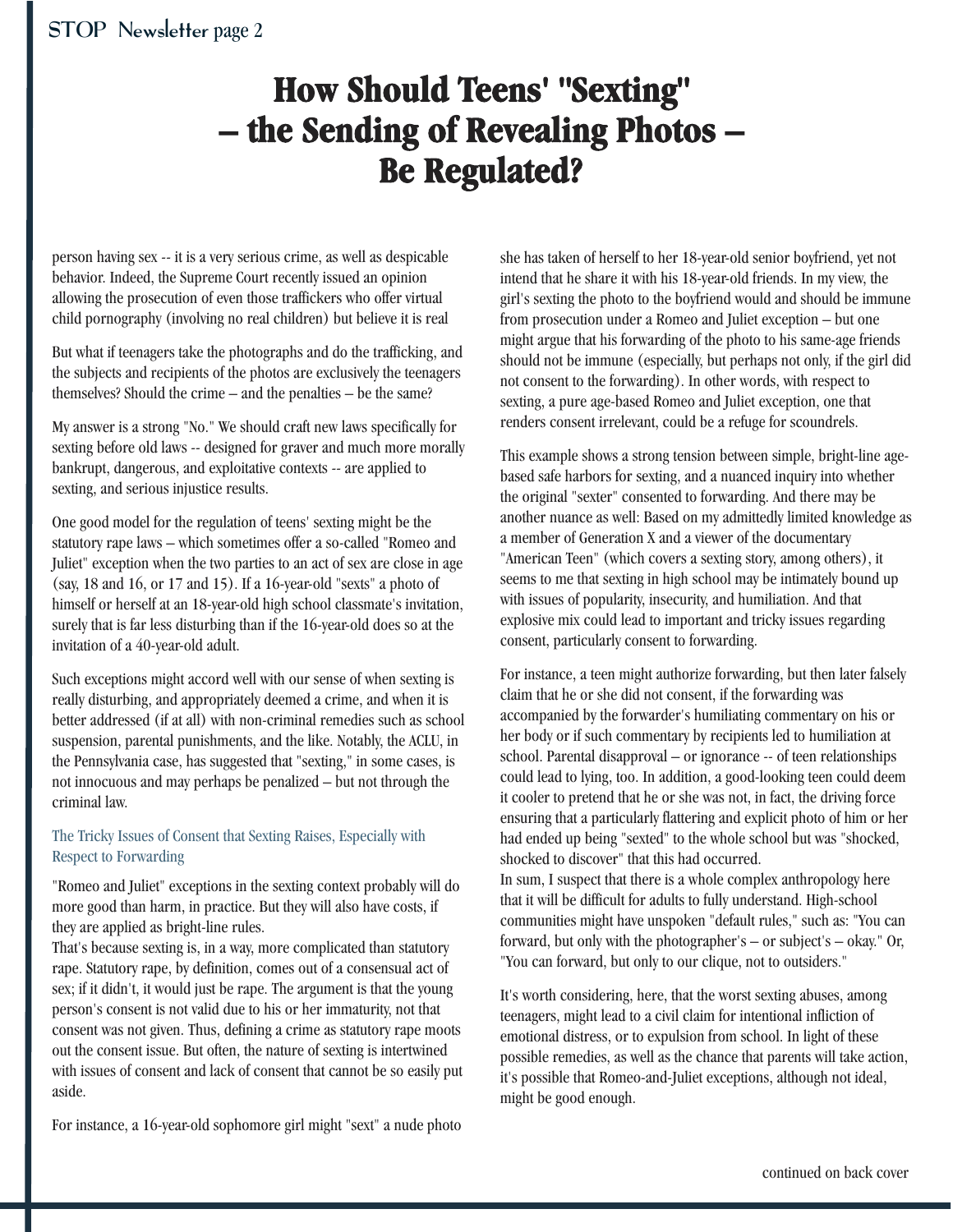## **Firearms Prohibition Notification to Domestic Violence Offenders**

#### **By: Pennsylvania Coalition Against Domestic Violence, Legal Department**

The Violence Against Women Reauthorization Act of 2005 added<br>
a new STOP certification requirement regarding judicial<br>
notification, 42 U.S.C. § 3796gg-4(e). Specifically, in order for<br>
Pennsylvania to receive its STOP fun a new STOP certification requirement regarding judicial notification, 42 U.S.C. § 3796gg-4(e). Specifically, in order for Pennsylvania to receive its STOP funding, it must certify that "its judicial administrative policies and practices include notification of domestic violence offenders of the requirements delineated in §  $922(g)(8)$  and  $(g)(9)$  of Title 18, United States Code, and any applicable related Federal, State, or local laws [.]"

18 USC §922(g)(8) defines a qualifying protection order and requires that PFA defendants be notified that it is unlawful for a person who is subject to a qualified protection order to possess a firearm or ammunition. Pennsylvania Protection From Abuse Orders have the required notice on the order.

The prohibitions found in 18 USC  $\S 922(g)(9)$  - Misdemeanor Crime of Domestic Violence of the Federal Gun Control Act bar possession of firearms and ammunition by a defendant convicted of such a crime and require notification of the prohibitions to those convicted defendants. Pennsylvania does not have a specific misdemeanor "crime of domestic violence," but there are cases in which a perpetrator of domestic violence is charged criminally. In United States v. Hayes, 129 S. Ct. 1079 (2009), the United States Supreme Court considered whether those charges had to include a domestic relationship as a required element of the underlying offense for 18 U.S.C.  $\S 922(g)(9)$  to apply. The Court held that the relationship did not have to be an element of the crime for the gun prohibition to attach. Pennsylvania law mirrors the prohibition in the federal gun ban.1

#### Practical Implications

In light of the Hayes decision and Pennsylvania law, it is important that Pennsylvania prosecutors and the judiciary ensure that domestic violence offenders receive judicial notification of federal and state firearms prohibitions if the crime with which the defendant is charged constitutes a misdemeanor and is committed against a current or former spouse, a person who cohabits with or has cohabited with the

victim as a spouse, parent or guardian, parent, or guardian of the victim. Unlike the notification pursuant to  $\S 922(g)(8)$ , the notification is not automatically delivered to defendants through service of a protection order.

Different counties' notifications procedures may vary and may provide the notice at different stages in the judicial proceeding. All counties must ensure that the domestic violence offender is fully informed of the consequences of a plea or conviction.

If the defendant is prepared to enter a guilty plea or a plea of nolo contendere, the notifications must be delivered prior to entry of that plea. A failure to fully inform a defendant of all terms and conditions could result in a defense motion to withdraw a guilty plea. The county may consider institutionalizing formal notice of  $\S 922(g)(9)$  and 18 Pa. C.S.  $\S 6105(c)(9)$  at the time of formal arraignment to ensure timely and proper notification.

The court may also wish to consider having either the prosecutor or the judiciary conduct a colloquy with the defendant in open court during a bail hearing after conviction or at sentencing. The colloquy would be conducted in conjunction with setting the conditions and prohibitions, including firearms and ammunition possession, to be imposed upon the defendant pursuant to  $\S922(g)(9)$  and Pennsylvania's Uniform Firearms Act, 18 Pa. C.S. § 6105(c)(9). These prohibitions are set in order to provide for the safety of the victims, witnesses, and the public in general.

The National Center on Domestic and Sexual Violence proposed a notice for prosecutors and the judiciary to provide to criminal defendants charged in any crime against a person. This notice could be provided at any stage of the criminal process, but if it is delivered prior to conviction or entry of a plea, it relieves the state court of having to make separate findings about whether a defendant is in fact guilty of a qualifying misdemeanor crime of violence under federal law in order for the prohibition to apply.

continued on back cover

18 Pa.C.S. §6105(c)(9) provides: A person who is prohibited from possessing or acquiring a firearm under 18 U.S.C  $\S$  922(g)(9) (relating to unlawful acts) If the offense which resulted in the prohibition under 18 U.S.C  $\S 922(g)(9$  was committed, as provided in 18 U.S.C  $\S 921(a)(33)(A)(ii)$ (relating to definitions), by a person in any of the following relationships:

(i) the current or former spouse, parent or guardian of the victim;

(ii) a person with whom the victim shares a child in common;

- (iii) a person who cohabits with or has cohabited with the victim as a spouse, parent or guardian; or
- (iv) a person similarly situated to a spouse, parent or guardian of the victim;

then the relationship need not be an element of the offense to meet the requirements of this paragraph.